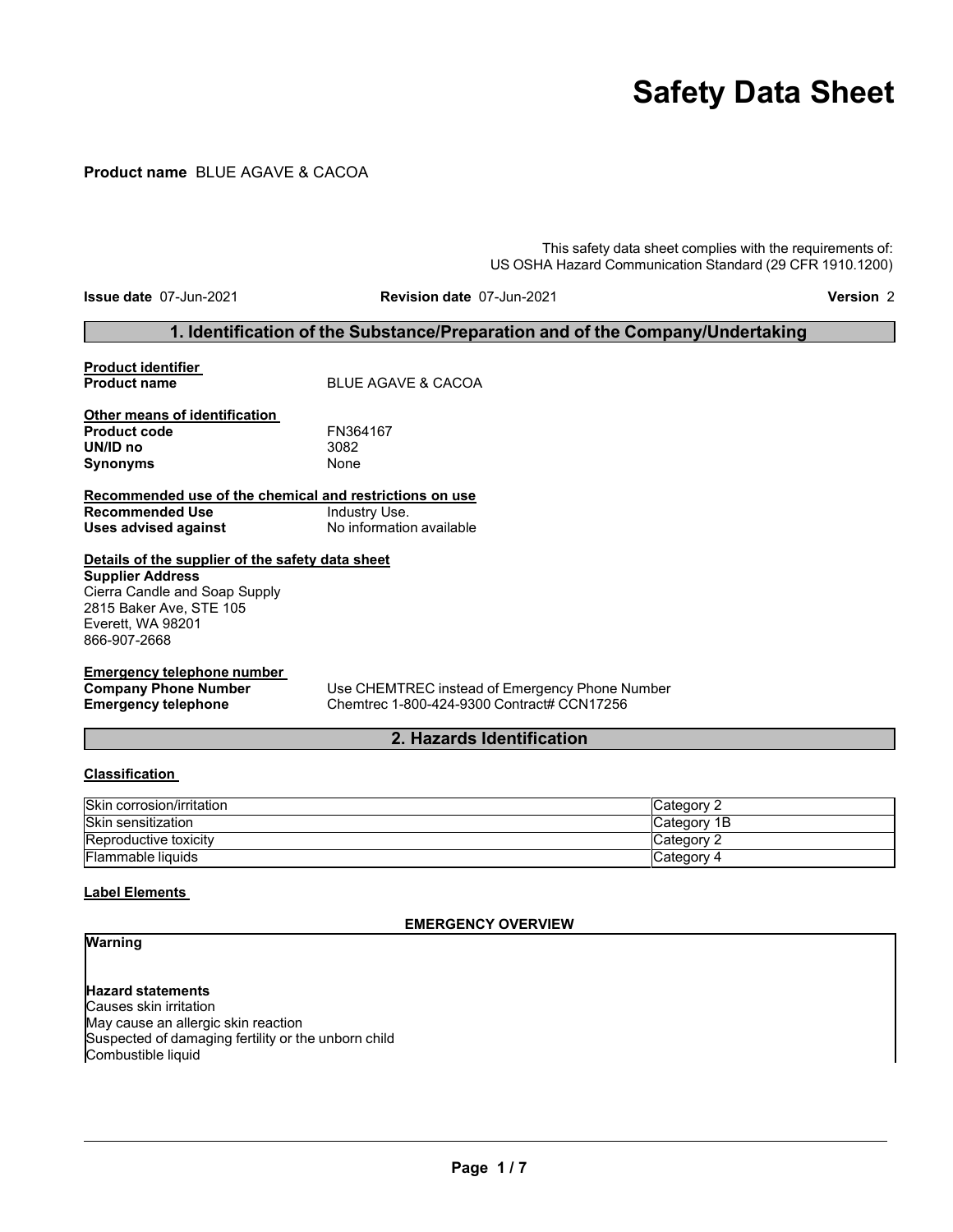

#### **Precautionary Statements - Prevention**

Obtain special instructions before use. Do not handle until all safety precautions have been read and understood. Wear protective gloves/protective clothing/eye protection/face protection. Wash face, hands and any exposed skin thoroughly after handling. Avoid breathing dust/fume/gas/mist/vapors/spray. Contaminated work clothing must not be allowed out of the workplace. Keep away from flames and hot surfaces. - No smoking.

#### **Precautionary Statements - Response**

IF exposed or concerned: Get medical advice/attention. Specific treatment (see .? on this label).

IF ON SKIN: Wash with plenty of water and soap. Take off contaminated clothing and wash it before reuse. If skin irritation or rash occurs: Get medical advice/attention.

In case of fire: Use CO2, dry chemical, or foam to extinguish.

#### **Precautionary Statements - Storage**

Store locked up. Store in a well-ventilated place. Keep cool.

#### **Precautionary Statements - Disposal**

Dispose of contents/container to an approved waste disposal plant.

#### **Hazards not otherwise classified (HNOC)**

#### **Other Information**

• May be harmful if swallowed

• Very toxic to aquatic life with long lasting effects

• Toxic to aquatic life

95.5632 % of the mixture consists of ingredient(s) of unknown toxicity

# **3. Composition/information on Ingredients**

\* 100% of the composition has been withheld as a trade secret.

# **4. First Aid Measures**

#### **Description of first aid measures**

| <b>Eye Contact</b>                                          | Rinse thoroughly with plenty of water for at least 15 minutes, lifting lower and upper eyelids.<br>Consult a physician.                                                                                    |
|-------------------------------------------------------------|------------------------------------------------------------------------------------------------------------------------------------------------------------------------------------------------------------|
| <b>Skin contact</b>                                         | Wash skin with soap and water. Wash off immediately with plenty of water. Wash<br>contaminated clothing before reuse. Consult a physician if necessary.                                                    |
| <b>Inhalation</b>                                           | Remove to fresh air. If breathing is difficult, give oxygen. Move to fresh air in case of<br>accidental inhalation of vapors. If not breathing, give artificial respiration.                               |
| Ingestion                                                   | Clean mouth with water and drink afterwards plenty of water. Never give anything by mouth<br>to an unconscious person. Do not induce vomiting without medical advice. Consult a<br>physician if necessary. |
| Most important symptoms and effects, both acute and delayed |                                                                                                                                                                                                            |
| <b>Symptoms</b>                                             | No information available.                                                                                                                                                                                  |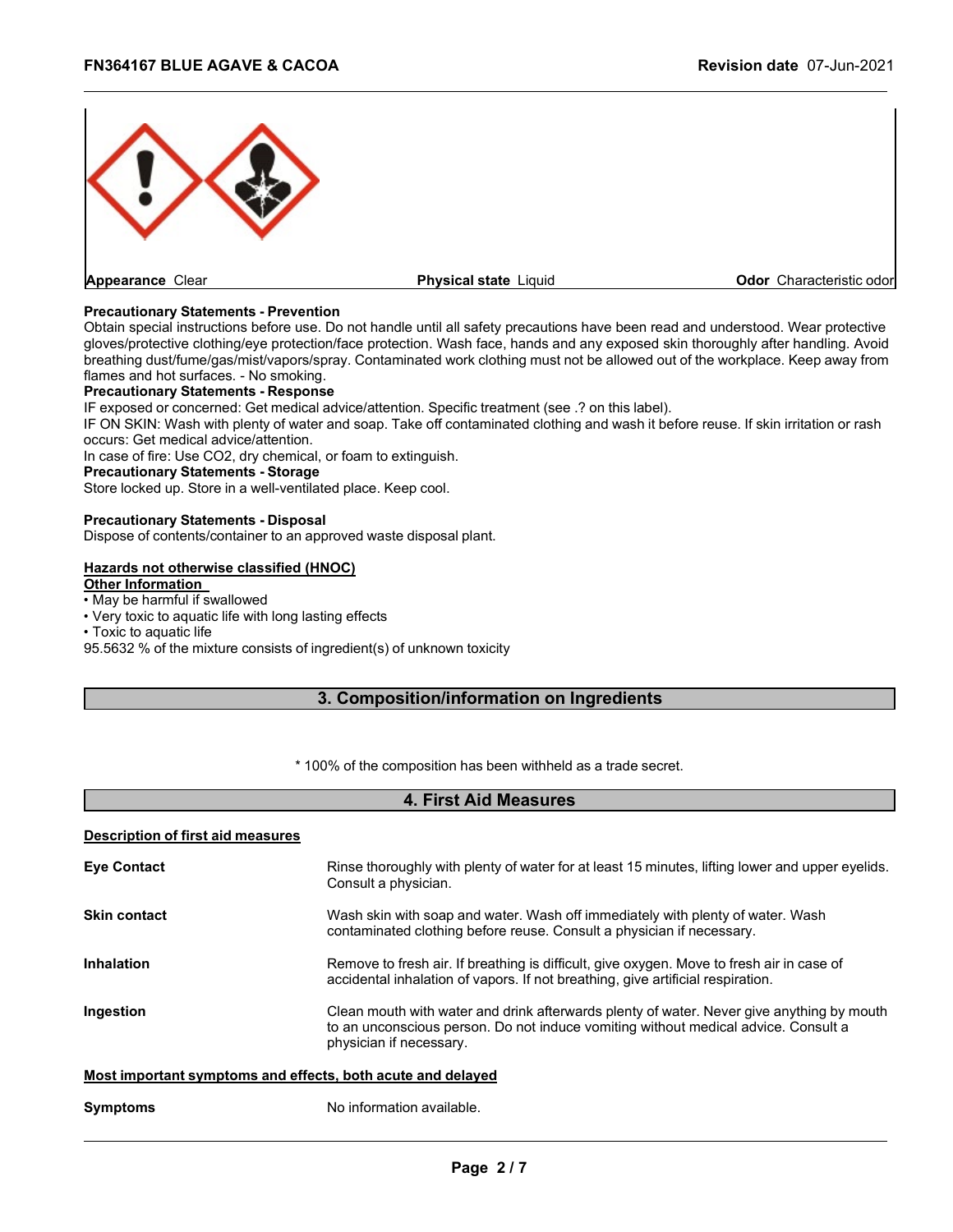#### **Indication of any immediate medical attention and special treatment needed**

**Note to physicians** Treat symptomatically.

# **5. Fire-Fighting Measures**

#### **Suitable Extinguishing Media**

Use extinguishing measures that are appropriate to local circumstances and the surrounding environment.

**Unsuitable extinguishing media** .

# **Specific hazards arising from the chemical**

Combustible material.

**Hazardous combustion products**Irritating or toxic substances may be emitted upon burning, combustion, or decomposition.

#### **Explosion data**

**Sensitivity to Mechanical Impact** None. **Sensitivity to Static Discharge** None.

# **Special protective actions for fire-fighters**

As in any fire, wear self-contained breathing apparatus pressure-demand, MSHA/NIOSH (approved or equivalent) and full protective gear.

### **6. Accidental Release Measures**

#### **Personal precautions, protective equipment and emergency procedures**

| <b>Personal precautions</b>                                  | Ensure adequate ventilation, especially in confined areas. Avoid contact with skin, eyes and<br>inhalation of vapors. Wear protective gloves/protective clothing and eye/face protection.<br>Wash thoroughly after handling.                                                                  |  |  |
|--------------------------------------------------------------|-----------------------------------------------------------------------------------------------------------------------------------------------------------------------------------------------------------------------------------------------------------------------------------------------|--|--|
| <b>Environmental precautions</b>                             |                                                                                                                                                                                                                                                                                               |  |  |
| <b>Environmental precautions</b>                             | See Section 12 for additional Ecological Information.                                                                                                                                                                                                                                         |  |  |
| Methods and material for containment and cleaning up         |                                                                                                                                                                                                                                                                                               |  |  |
| <b>Methods for Containment</b>                               | Prevent further leakage or spillage if safe to do so.                                                                                                                                                                                                                                         |  |  |
| Methods for cleaning up                                      | Pick up and transfer to properly labeled containers.                                                                                                                                                                                                                                          |  |  |
|                                                              | 7. Handling and Storage                                                                                                                                                                                                                                                                       |  |  |
| <b>Precautions for safe handling</b>                         |                                                                                                                                                                                                                                                                                               |  |  |
| Advice on safe handling                                      | Handle in accordance with good industrial hygiene and safety practice. Avoid contact with<br>skin, eyes or clothing. Avoid breathing vapors or mists. Ensure adequate ventilation,<br>especially in confined areas. Wash thoroughly after handling. When using do not eat, drink<br>or smoke. |  |  |
| Conditions for safe storage, including any incompatibilities |                                                                                                                                                                                                                                                                                               |  |  |
| <b>Storage Conditions</b>                                    | Keep containers tightly closed in a dry, cool and well-ventilated place. Protect from sunlight.<br>Keep locked up and out of reach of children.                                                                                                                                               |  |  |
| Incompatible materials                                       | None known based on information supplied.                                                                                                                                                                                                                                                     |  |  |

### **8. Exposure Controls/Personal Protection**

#### **Control parameters**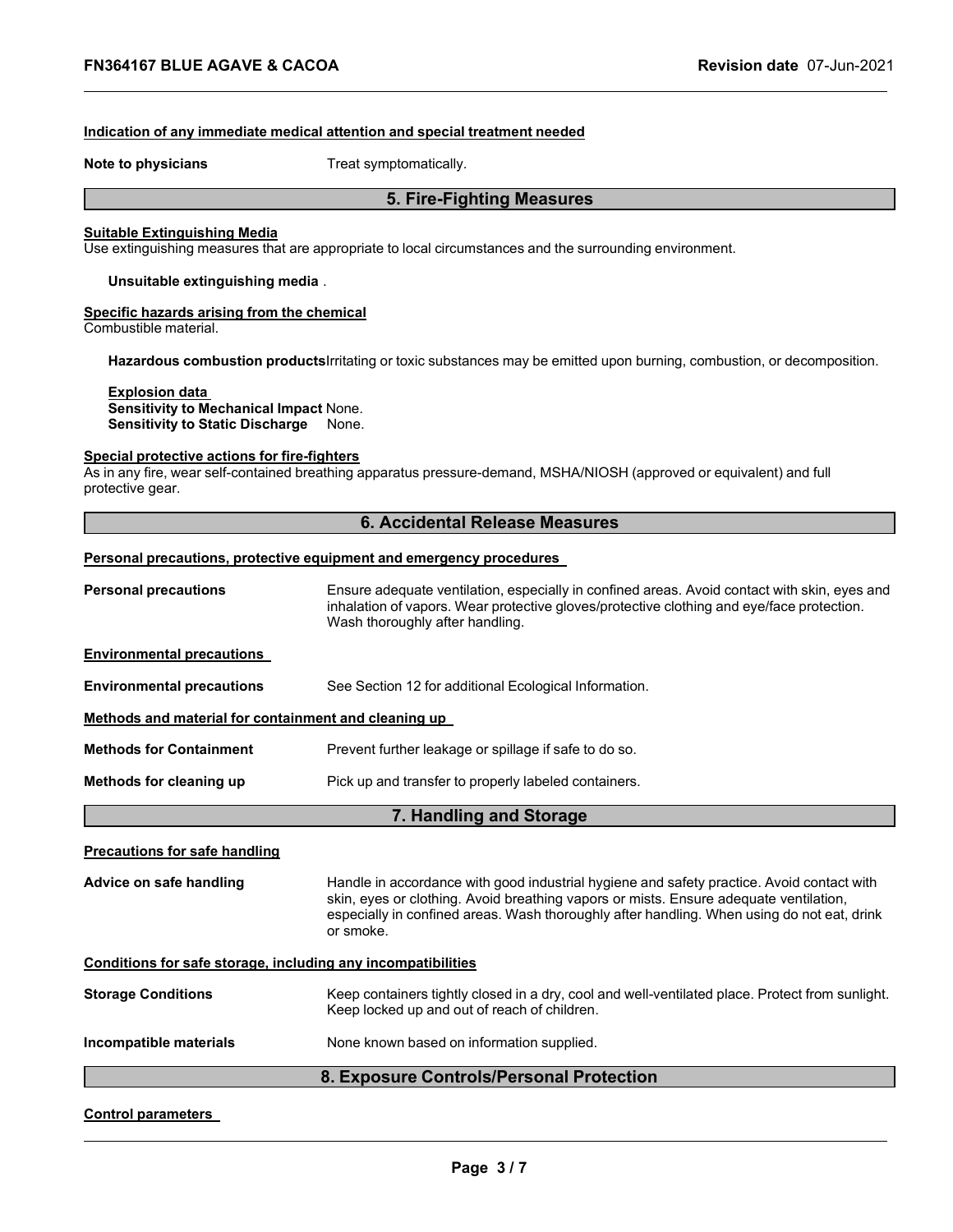| <b>Exposure guidelines</b>              | This product, as supplied, does not contain any hazardous materials with occupational<br>exposure limits established by the region specific regulatory bodies.                                                                                                                                                                                                                                 |  |
|-----------------------------------------|------------------------------------------------------------------------------------------------------------------------------------------------------------------------------------------------------------------------------------------------------------------------------------------------------------------------------------------------------------------------------------------------|--|
| <b>Appropriate engineering controls</b> |                                                                                                                                                                                                                                                                                                                                                                                                |  |
| <b>Engineering controls</b>             | Showers<br>Eyewash stations<br>Ventilation systems.                                                                                                                                                                                                                                                                                                                                            |  |
|                                         | <u>Individual protection measures, such as personal protective equipment</u>                                                                                                                                                                                                                                                                                                                   |  |
| <b>Eye/Face Protection</b>              | Wear safety glasses with side shields (or goggles). Avoid contact with eyes.                                                                                                                                                                                                                                                                                                                   |  |
| <b>Skin and Body Protection</b>         | Avoid contact with skin. Wear protective gloves and protective clothing.                                                                                                                                                                                                                                                                                                                       |  |
| <b>Respiratory protection</b>           | If exposure limits are exceeded or irritation is experienced, NIOSH/MSHA approved<br>respiratory protection should be worn. Positive-pressure supplied air respirators may be<br>required for high airborne contaminant concentrations. Respiratory protection must be<br>provided in accordance with current local regulations. Ensure adequate ventilation,<br>especially in confined areas. |  |
| <b>General hygiene considerations</b>   | Handle in accordance with good industrial hygiene and safety practice. Do not eat, drink or<br>smoke when using this product. When using do not eat, drink or smoke. Avoid contact with<br>skin, eyes or clothing. Wear suitable gloves and eye/face protection. Regular cleaning of<br>equipment, work area and clothing is recommended. Avoid breathing (dust, vapor, mist,<br>gas).         |  |

# **9. Physical and Chemical Properties**

# **Information on basic physical and chemical properties**

| <b>Physical state</b><br>Appearance<br>Color                                                                                                                                                                                                                                                                                                                                                                                                                                                                                                                                                                                               | Liquid<br>Clear<br>Colorless to Yellow                                                                                                                                                                                                                                                                                                                                                      | Odor<br><b>Odor threshold</b> | Characteristic odor<br>Not applicable |
|--------------------------------------------------------------------------------------------------------------------------------------------------------------------------------------------------------------------------------------------------------------------------------------------------------------------------------------------------------------------------------------------------------------------------------------------------------------------------------------------------------------------------------------------------------------------------------------------------------------------------------------------|---------------------------------------------------------------------------------------------------------------------------------------------------------------------------------------------------------------------------------------------------------------------------------------------------------------------------------------------------------------------------------------------|-------------------------------|---------------------------------------|
| <b>Property</b><br>рH<br>Melting point / freezing point<br>Boiling point / boiling range<br><b>Flash Point</b><br><b>Evaporation Rate</b><br>Flammability (solid, gas)<br><b>Flammability Limit in Air</b><br><b>Upper flammability limit:</b><br>Lower flammability limit:<br>Vapor pressure<br><b>Vapor Density</b><br><b>Specific gravity</b><br><b>Water solubility</b><br>Solubility in other solvents<br><b>Partition coefficient</b><br><b>Autoignition Temperature</b><br><b>Decomposition temperature</b><br><b>Kinematic viscosity</b><br><b>Dynamic viscosity</b><br><b>Explosive properties</b><br><b>Oxidizing properties</b> | <b>Values</b><br>Not applicable<br>Not applicable<br>No data available<br>92 °C / 198 °F<br>Not applicable<br>Not applicable<br>Not applicable<br>Not applicable<br>Not applicable<br>Not applicable<br>Not applicable<br>Not applicable<br>Not applicable<br>Not applicable<br>Not applicable<br>Not applicable<br>No data available<br>Not applicable<br>Not applicable<br>Not applicable | Remarks • Method              |                                       |
| <b>Other Information</b>                                                                                                                                                                                                                                                                                                                                                                                                                                                                                                                                                                                                                   |                                                                                                                                                                                                                                                                                                                                                                                             |                               |                                       |
| Softening point                                                                                                                                                                                                                                                                                                                                                                                                                                                                                                                                                                                                                            | not applicable                                                                                                                                                                                                                                                                                                                                                                              |                               |                                       |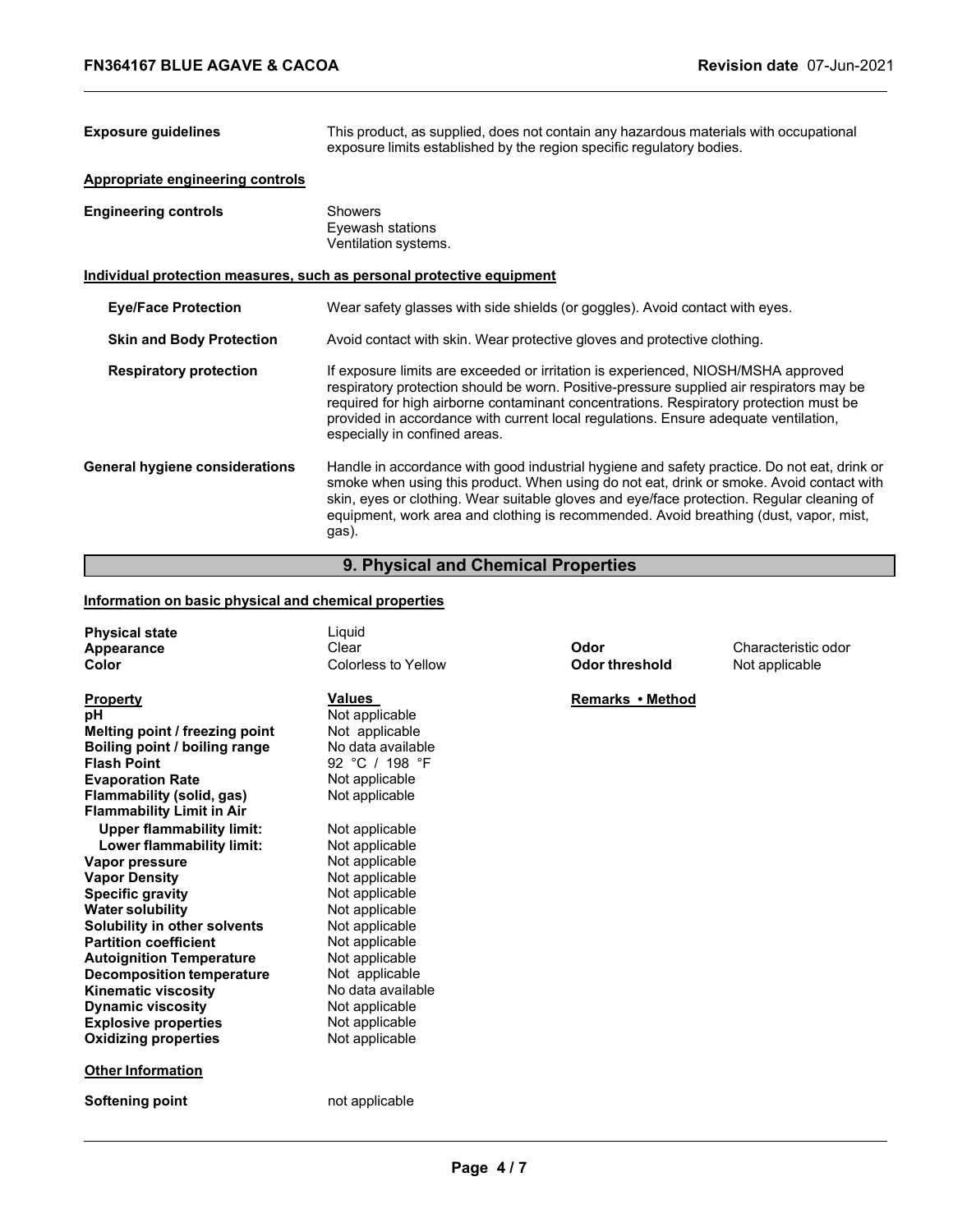| Molecular weight | Not applicable |
|------------------|----------------|
| VOC content (%)  | Not applicable |
| Densitv          | Not applicable |
| Bulk Densitv     | Not applicable |
|                  |                |

# **10. Stability and Reactivity**

No data available

#### **Chemical stability**

Stable under recommended storage conditions.

#### **Possibility of Hazardous Reactions**

None under normal processing.

#### **Conditions to avoid**

Extremes of temperature and direct sunlight.

#### **Incompatible materials**

None known based on information supplied.

#### **Hazardous Decomposition Products**

None known based on information supplied.

# **11. Toxicological Information**

#### **Information on likely routes of exposure**

#### **Product Information**

| <b>Inhalation</b>   | Avoid breathing vapors or mists.                                                  |
|---------------------|-----------------------------------------------------------------------------------|
| Eye Contact         | Avoid contact with eyes.                                                          |
| <b>Skin contact</b> | Avoid contact with skin. Irritating to skin. May cause an allergic skin reaction. |
| <b>Ingestion</b>    | May be harmful if swallowed.                                                      |

#### **Information on toxicological effects**

**Symptoms** No information available.

#### **Delayed and immediate effects as well as chronic effects from short and long-term exposure**

| <b>Skin corrosion/irritation</b> | Irritating to skin. |                                          |                                                                                          |             |
|----------------------------------|---------------------|------------------------------------------|------------------------------------------------------------------------------------------|-------------|
| <b>Sensitization</b>             |                     | May cause sensitization by skin contact. |                                                                                          |             |
| Germ cell mutagenicity           | Not classified.     |                                          |                                                                                          |             |
| Carcinogenicity                  |                     |                                          | The table below indicates whether each agency has listed any ingredient as a carcinogen. |             |
| <b>Chemical Name</b>             | <b>ACGIH</b>        | <b>IARC</b>                              | <b>NTP</b>                                                                               | <b>OSHA</b> |
| D'Limonene<br>5989-27-5          |                     | Group 3                                  |                                                                                          |             |
| Benzyl acetate<br>140-11-4       |                     | Group 3                                  |                                                                                          |             |
| Eugenol<br>$97-53-0$             |                     | Group 3                                  |                                                                                          |             |
| Myrcene<br>123-35-3              |                     | Group 2B                                 |                                                                                          |             |
| Methyl Eugenol<br>$93-15-2$      |                     | Group 2B                                 | Reasonably Anticipated                                                                   |             |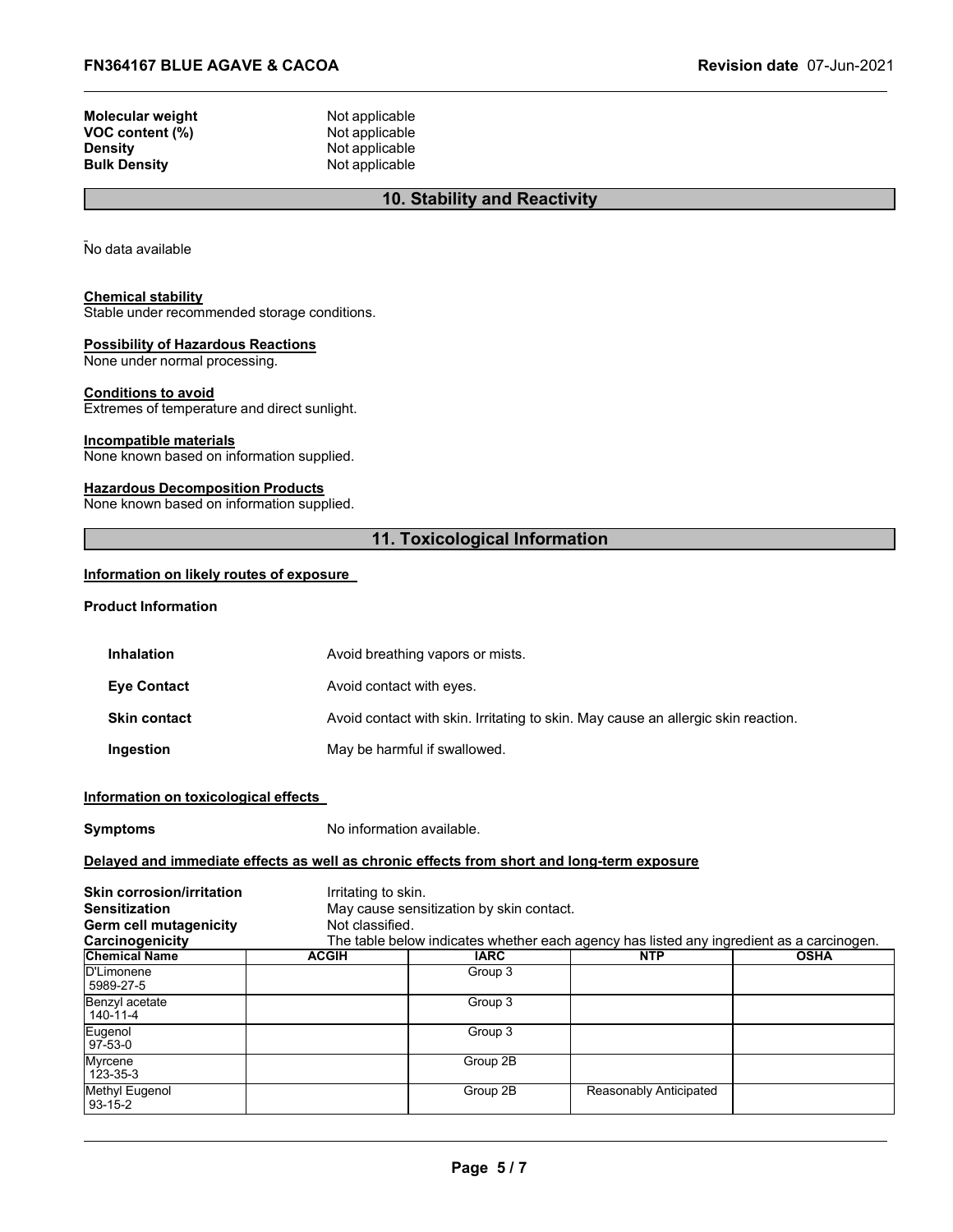| Ethanol<br>64-17-5              |                  | Group 1                                                                              | Known |  |
|---------------------------------|------------------|--------------------------------------------------------------------------------------|-------|--|
| <b>Reproductive toxicity</b>    | gamma-Terpinene. | Product is or contains a chemical which is a known or suspected reproductive hazard. |       |  |
| <b>STOT - single exposure</b>   | Not classified.  |                                                                                      |       |  |
| <b>STOT - repeated exposure</b> | Not classified.  |                                                                                      |       |  |
| <b>Aspiration hazard</b>        | Not classified.  |                                                                                      |       |  |

#### **Numerical measures of toxicity - Product Information**

**Unknown acute toxicity** 95.5632 % of the mixture consists of ingredient(s) of unknown toxicity **The following values are calculated based on chapter 3.1 of the GHS document** .

# **12. Ecological Information**

This product contains a chemical which, although not listed, meets the IMDG criteria for being a severe marine pollutant.

#### **Ecotoxicity**

Toxic to aquatic life Very toxic to aquatic life with long lasting effects

0.4691 % of the mixture consists of component(s) of unknown hazards to the aquatic environment

#### **Persistence and degradability**

No information available.

# **Bioaccumulation**

No information available.

| Other adverse effects     | No information available                                                                               |  |
|---------------------------|--------------------------------------------------------------------------------------------------------|--|
|                           | <b>13. Disposal Considerations</b>                                                                     |  |
| Waste treatment methods   |                                                                                                        |  |
| <b>Disposal of wastes</b> | Disposal should be in accordance with applicable regional, national and local laws and<br>regulations. |  |
| Contaminated packaging    | Do not reuse container.                                                                                |  |

# **14. Transport Information**

| <u>DOT</u>                  |                                                                                                                              |
|-----------------------------|------------------------------------------------------------------------------------------------------------------------------|
| UN/ID no                    | 3082                                                                                                                         |
| <b>Proper Shipping Name</b> | Environmentally Hazardous Substance, Liquid, n.o.s.                                                                          |
| <b>Hazard Class</b>         |                                                                                                                              |
| Packing group               | Ш                                                                                                                            |
| <b>Marine pollutant</b>     | This product contains a chemical which, although not listed, meets the IMDG criteria for<br>being a severe marine pollutant. |
| <b>Description</b>          | (1-(1,2,3,4,5,6,7,8-Octahydro-2,3,8,8-tetramethyl-2-naphthalenyl)ethanone)                                                   |